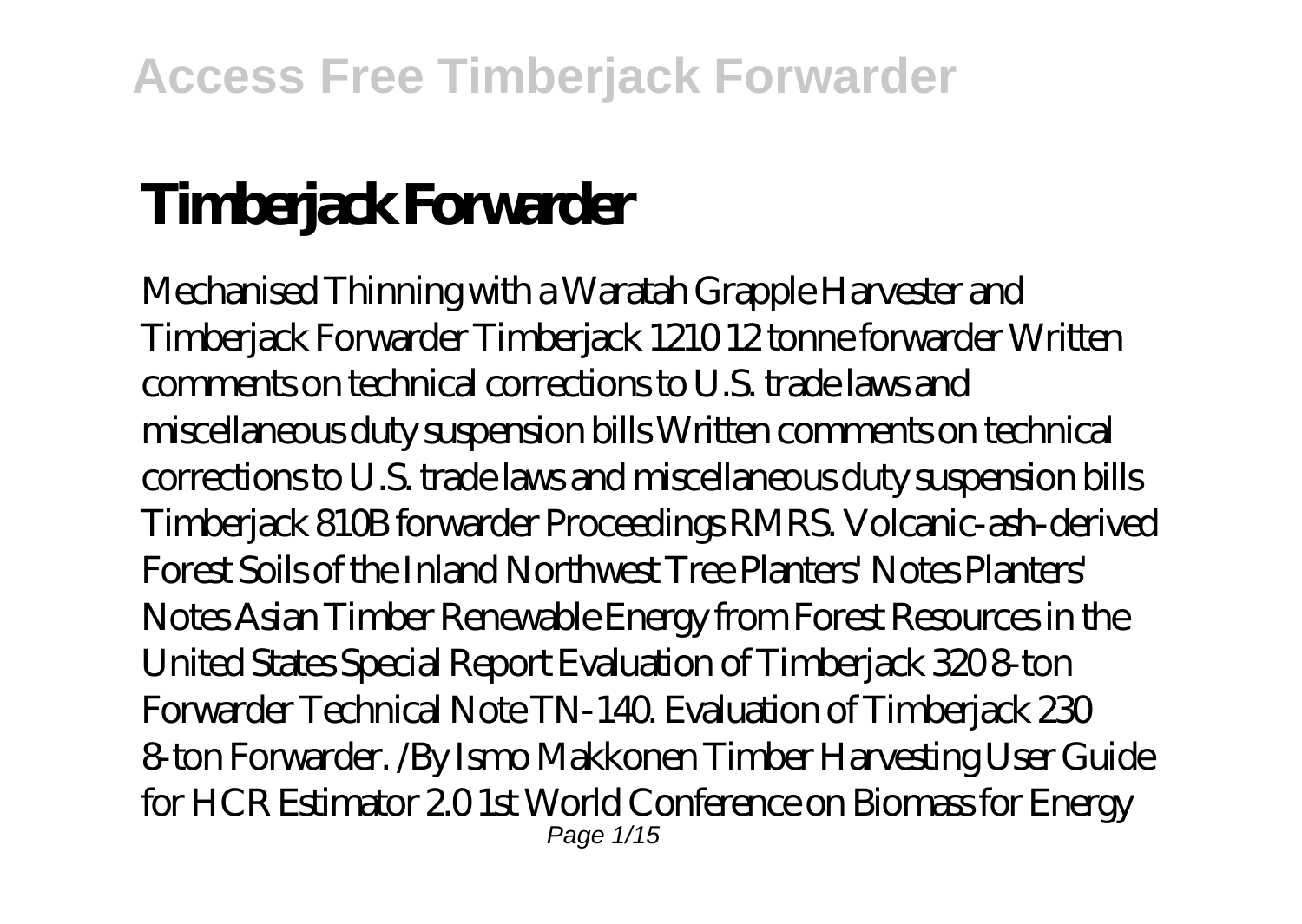and Industry Time Study of the Timberjack 1270 Single-grip Harvester and Timberjack 1210B Forwarder in a Partial Cut Forest Industries Global Perspectives on Sustainable Forest Management

*John Deere 1510G Forwarder working in the forrest cleaning/moving out tree branches | Skovbygaard* Timberjack 1410D forwarder Timberjack 1010D Forwarder HOW TO OPERATE A JD FORWARDER!! **230 timberjack picking up wood** RC John Deere Forwarder \u0026 T-WINCH TIMBERJACK FORWARDER MOVING HICKORY

JOHN DEERE 1210E forwarder | logging | forest machine*Timberjack 1410D | Supersound Timberjack 1110c Forwarder* Timberjack 1410D | Cabview **Timberjack 810B forwarder** *Débusqueur HSM 904/ Dé bardage gros bois/ Skidder* Best of Logging 2017 Page 2/15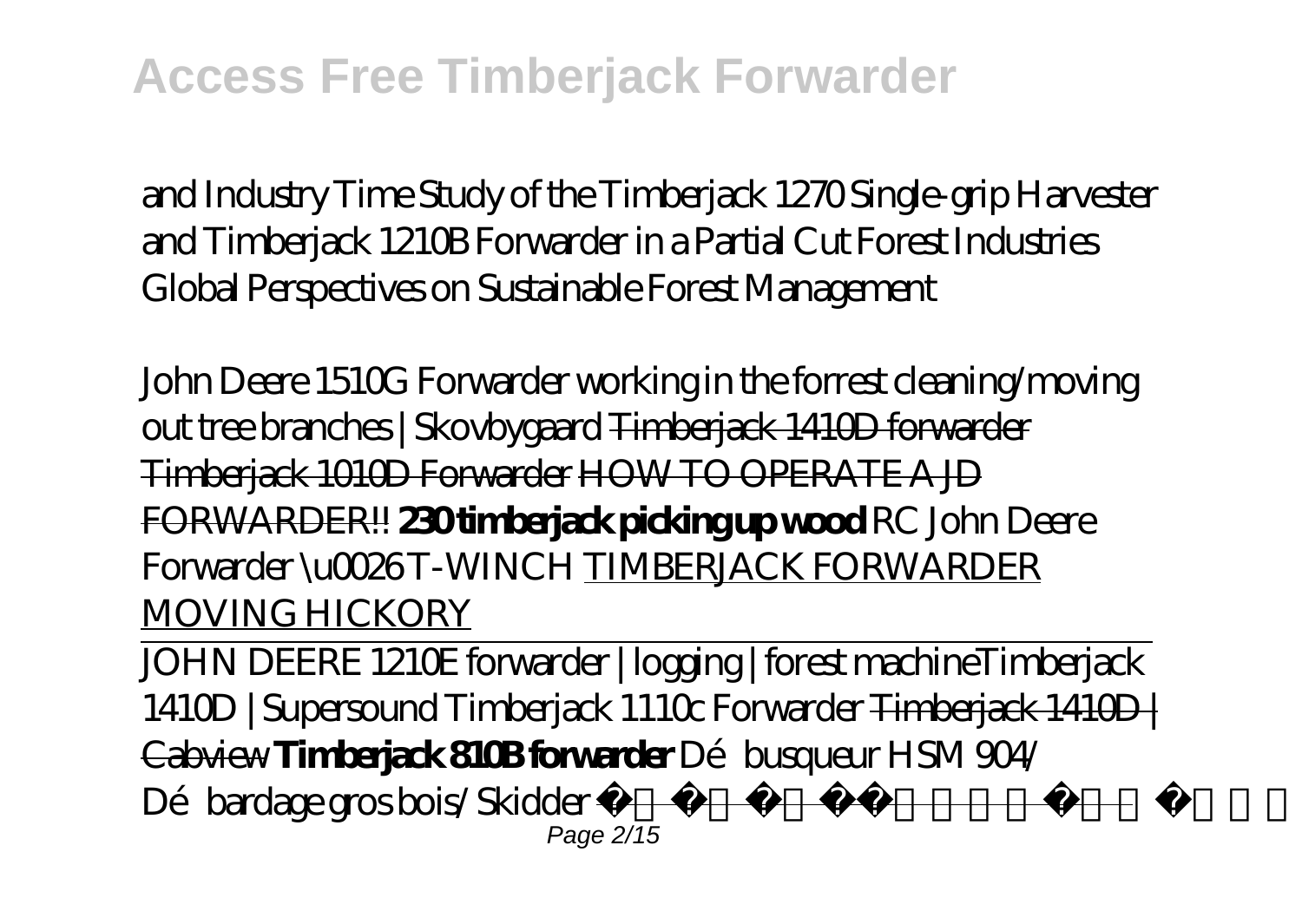Compilation Best of Logging Compilation TIMBERJACK FURY ROAD Timberjack 810B logging in snowy winter forest *Doing Logging Things With John Deere Forestry Equipment 853M Track Feller Buncher \u0026 748L2 Skidder* Logset 5F GT | Big Tree Timberjack 1110d beim Holz Poltern 2011 John Deere 1110E stuck deep in mud, saving with homemade forwarder John Deere 1110D logging in mud Timberjack 810B reliable forwarder, especially in swamps

Homemade forwarder(09.2020)

Timberjack 1010B Forwarder*1992 Timberjack 230a Forwarder -- 16,000 LB -- MI to ON Timberjack Forwarders - D Series* Timberjack 1210 8 Wheel Double Bunk Forwarder 2003 Timberjack 1110 0 Wheel Double Bunk Forwarder *Timberjack 1010B Double Bunk Forwarder*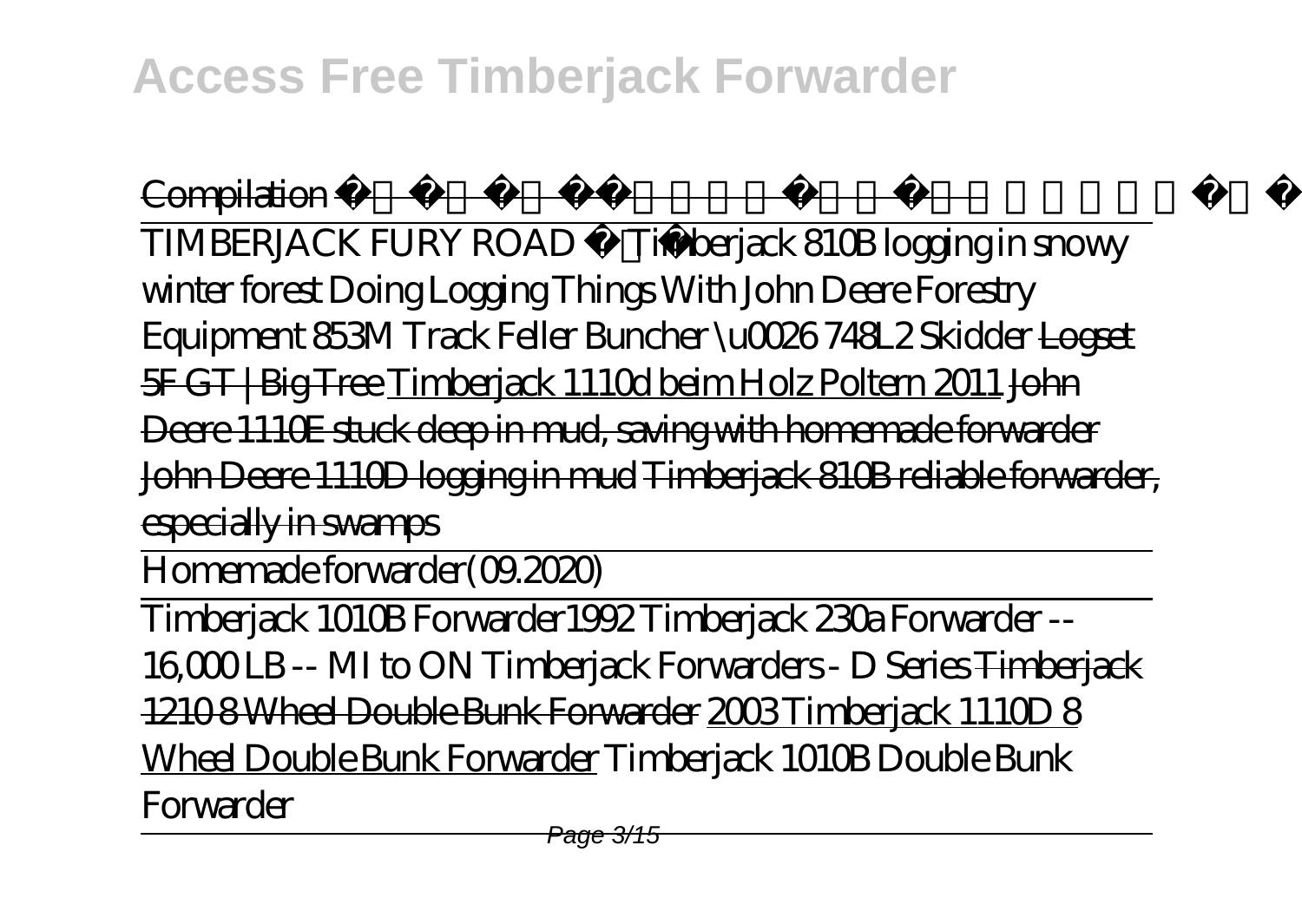Timberjack Forwarder Timberjack 1110 General grade (1 min - 5 max): 3, Amount of previous owners: 2, Carrying capacity: 12000, Engine output: 163.15, Transmission: HYDRAUSTATIQUE, Number of wheels: 8, Crane make: TIMBERJACK, Clamp make: HULDINS 360, Transport weight: 14000, Front tyre size: 600/55 26.5, Rear tyre size: 600/55 26.5, Production country: FI. Forwarders

Forestry equipment | Timberjack forwarders for sale ... Find great deals of Used Timberjack Forwarders For Sale amongst 10 ads by private parties and dealers on Agriaffaires UK. Your experience on our website is our priority. We therefore use cookies, as we legitimately have our hearts set on improving user experience, Page 4/15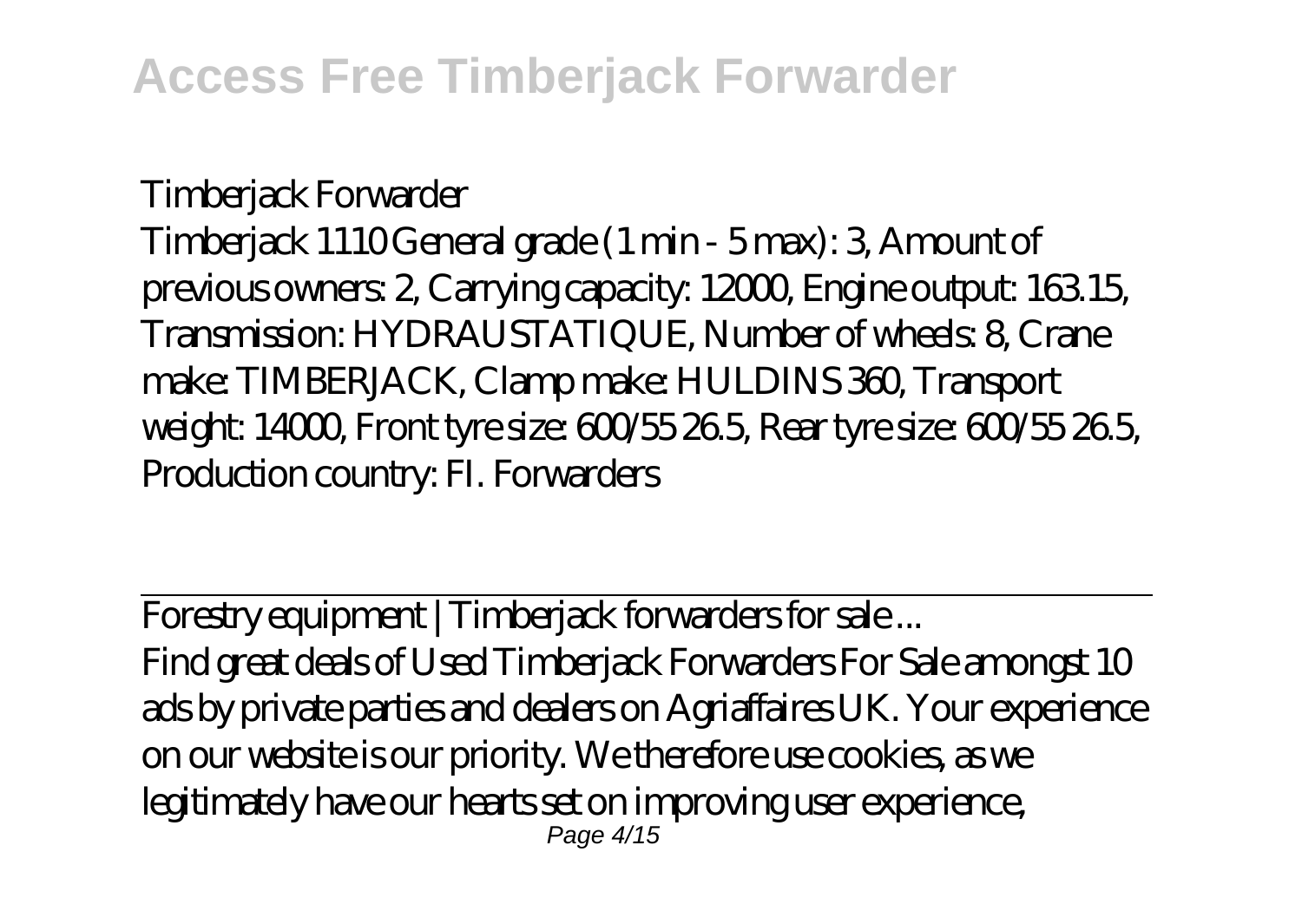producing statistics and offering ad inserts based on your areas of interest, including, with your consent, local ones.

Used Timberjack Forwarders For Sale - Agriaffaires Timberjack 1010b forwarder. Year: 1992. Hours: 20000. Reliable old machine drives ok will make an excellent yard machine/stacker has very large 11metre crane. ... Hours: 16800 Post date: 15/4/20. Price:  $£ 80,000 + VAT$ . Full details. John Deere 1110e IT4 2016. Year: 2016. Hours: 7361. This forwarder is very well kept, and in excellent ...

Forwarder | Forestry Trader 2004 Timberjack 1110D 8 Wheel Forwarder, Deere Engine with Page 5/15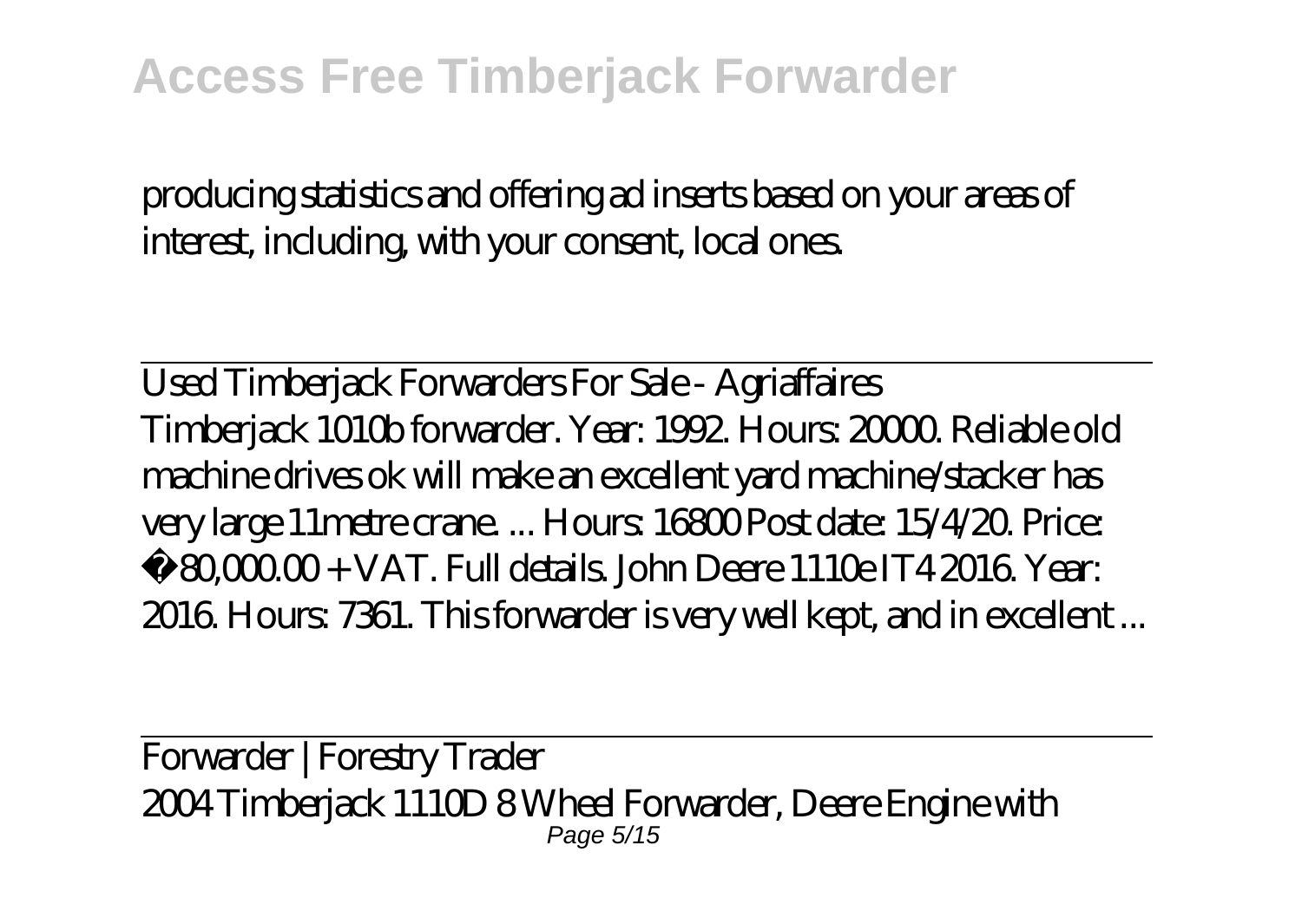$14,000$  Hours Tires are  $25.30\%$  in front and  $575\%$  in rear, 33 boom PRICE REDUCED Enclosed Cab Heat, AC Ready for the woods.... The info. More

TIMBERJACK Forwarders Logging Equipment For Sale - 12 ... timberjack forwarder, but end happening in harmful downloads. Rather than enjoying a good PDF similar to a mug of coffee in the afternoon, instead they juggled behind some harmful virus inside their computer. timberjack forwarder is simple in our digital library an online entrance to it is set as public therefore you can download it instantly ...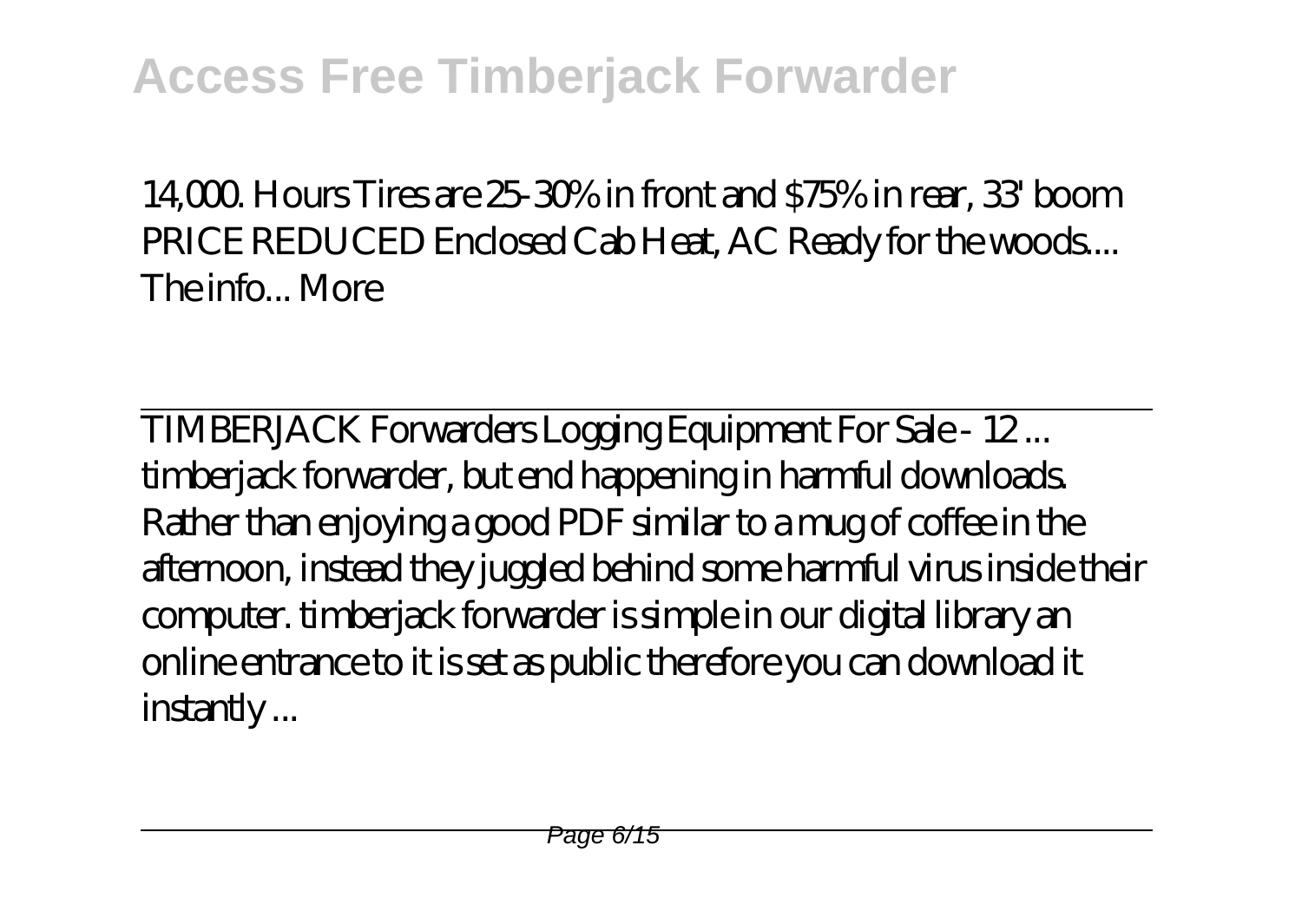Timberjack Forwarder - mail.aiaraldea.eus Reliable old machine drives ok will make an excellent yard machine/stacker has very large 11metre crane.

Timberjack 1010b forwarder | Forestry Trader Browse used Timberjack forwarders for sale worldwide. You can sort the ads by choosing the feature that is most interesting for you (e.g. year of production, price, country of origin). You can also see all used Timberjack forwarders grouped by model. If you need more details, simply click on the ad that seems interesting.

Used Timberjack forwarders For Sale - Mascus USA Page 7/15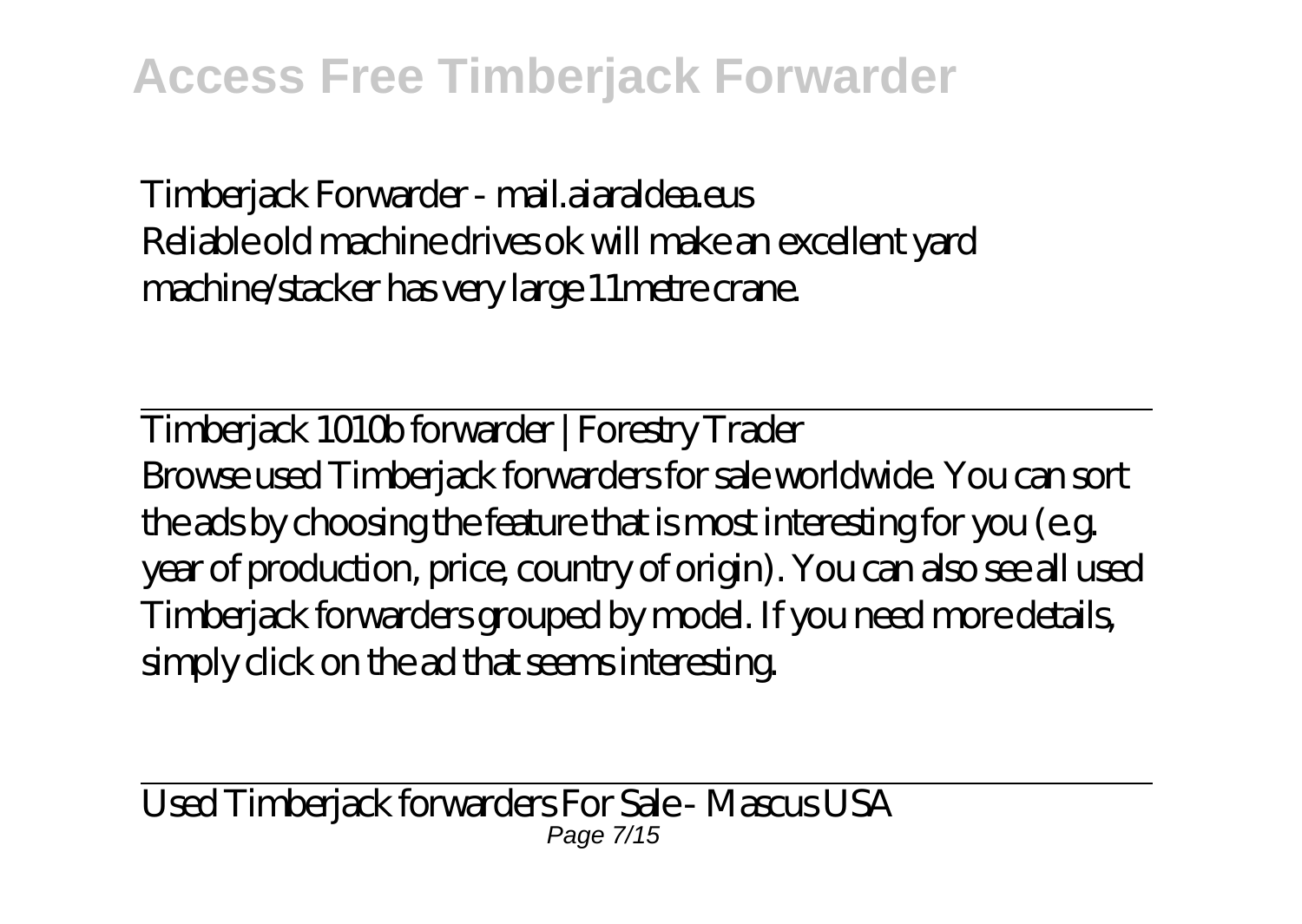2003 Timberjack 1490D Forwarder \$285,000 MLS Number 9965706 2003 Timberjack 1490D Bundler/Energy Wood Harvester (Updated to 2005 by Deere) 1820 Hours JD 182 HP Engine 8 Wheel Design w/Flotation tires Bundles tops and limbs into 800-1500lb. bales Removes fire hazard fuel from forest floor and turns into profitable biomass that is easy to transport

Timberjack Forwarder For Sale | Lumbermenonline.com Used Forestry Forwarders for Sale Browse our extensive range of used forestry forwarders here at Mascus, from a number of leading brands such as Komatsu, Timberjack, John Deere, Ponsse and many more. Along with forestry harvesters, we have a wide variety of forestry equipment all available in one place. With access to so many used Page 8/15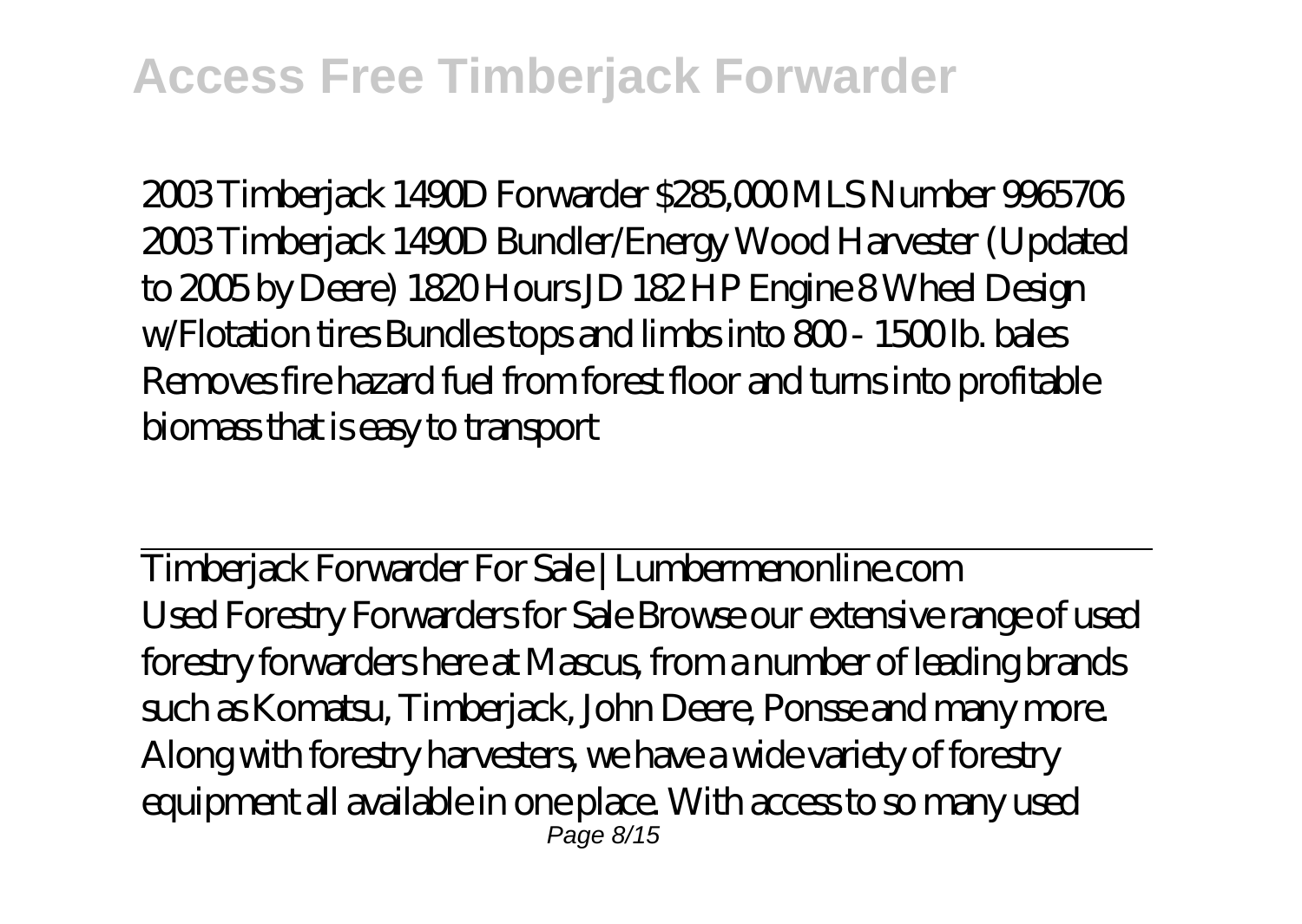forestry forwarders, it' seasy to find the machinery you require at a reasonable price.

Used Forwarders for sale - Mascus UK 1991 Timberjack 230A Forwarder, Cummins 4BT3.9 No Smoke, with 12,000 frame hours, 23.1-26 Tires 90%, Good Condition... The information is the best of our knowledge at the time of the listing. T... More

TIMBERJACK Forestry Equipment For Sale - 117 Listings ... Lectura specs Municipal Technology Forest Machinery Forwarders Forest Machinery Timberjack Forwarders Timberjack. Timberjack Page  $9/15$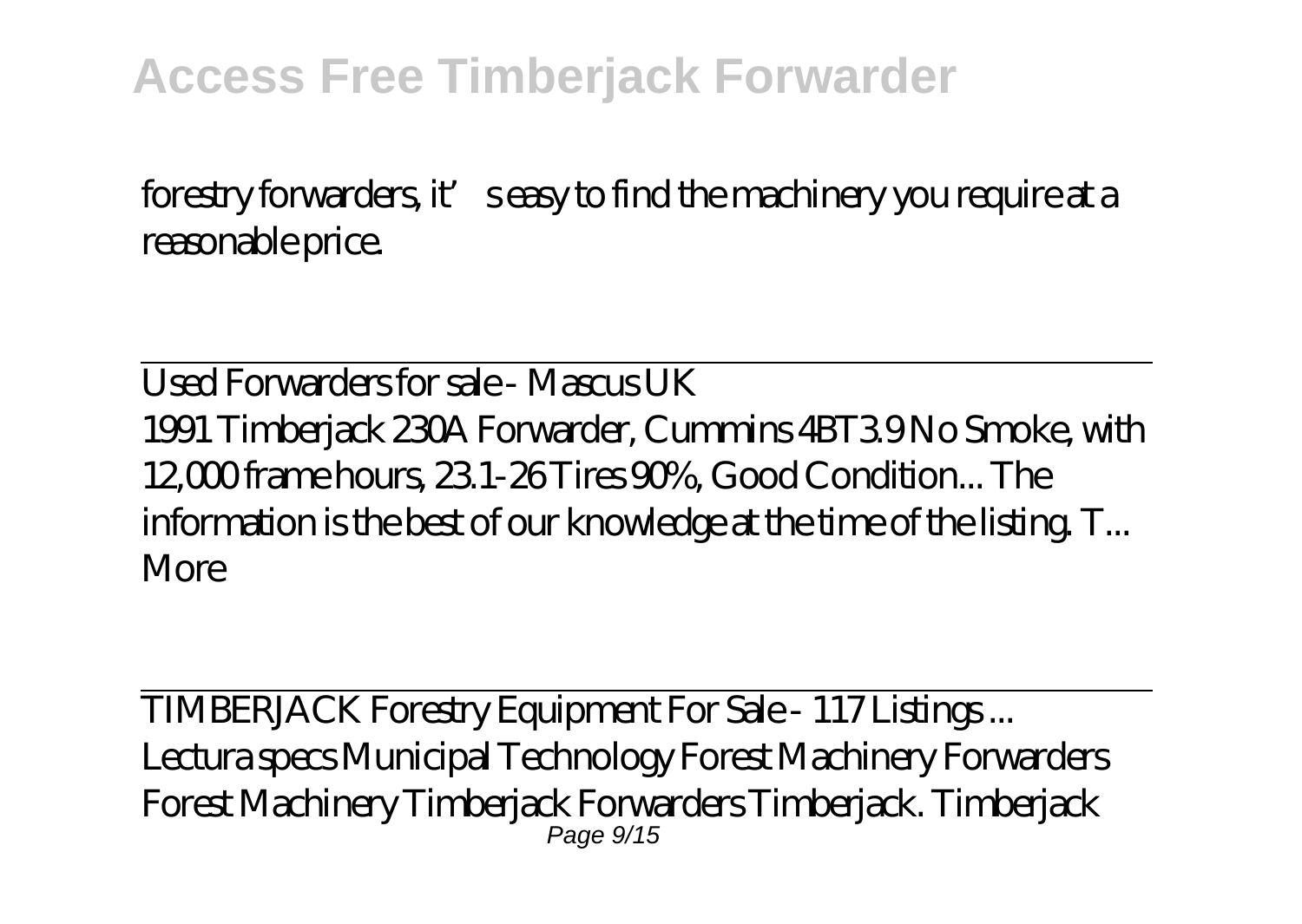Forwarders Specifications & Datasheets . Manufacturer. John Deere (55) Komatsu (30) Timberjack (34) Valmet (21) Rottne (33) EcoLog (18) Ponsse (8) Alcab-THT (2) Caterpillar (2) FMA (1) Forcar (5) Gremo (5)

Timberjack Forwarders | Specifications & Datasheets ... Here we have a Timberjack 1410D Forwarder with one of the best machine sounds on this planet. It was very steep so the machine was thetherd by a 16t Tiger wi...

Timberjack 1410D | Supersound - YouTube Find great deals of Used Forwarders For Sale amongst 163 ads by Page 10/15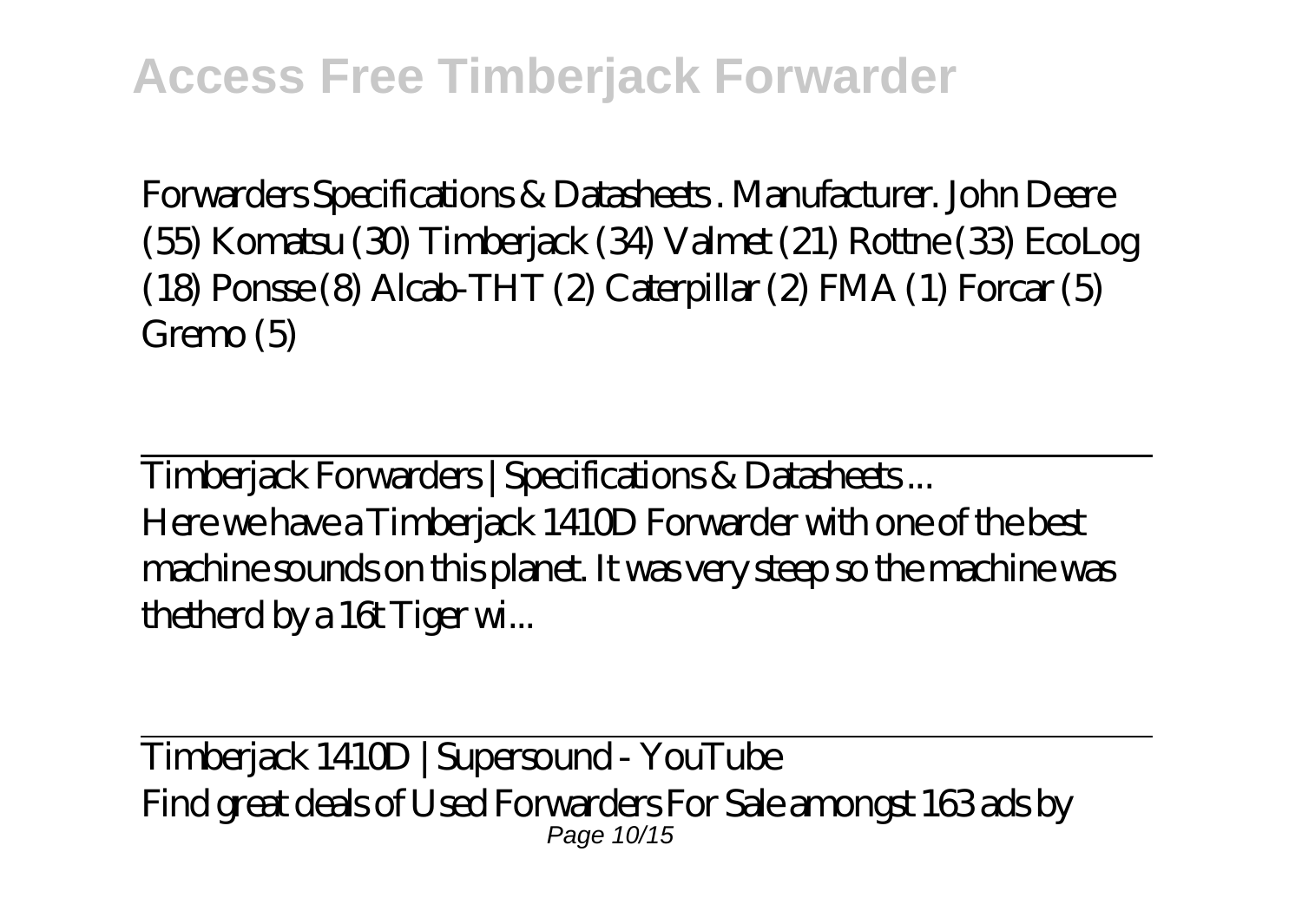private parties and dealers on Agriaffaires UK. Your experience on our website is our priority. We therefore use cookies, as we legitimately have our hearts set on improving user experience, producing statistics and offering ad inserts based on your areas of interest, including, with your consent, local ones.

Used Forwarders For Sale - Agriaffaires HUGE selection of Timberjack Parts IN STOCK! 1 DAY ground delivery to 90% of the USA! (800) 775-9856

Timberjack Parts Lookup :TruPar.com® 2000 Timberiack 1010B Double Bunk 6 Wheel Forwarder. This Page 11/15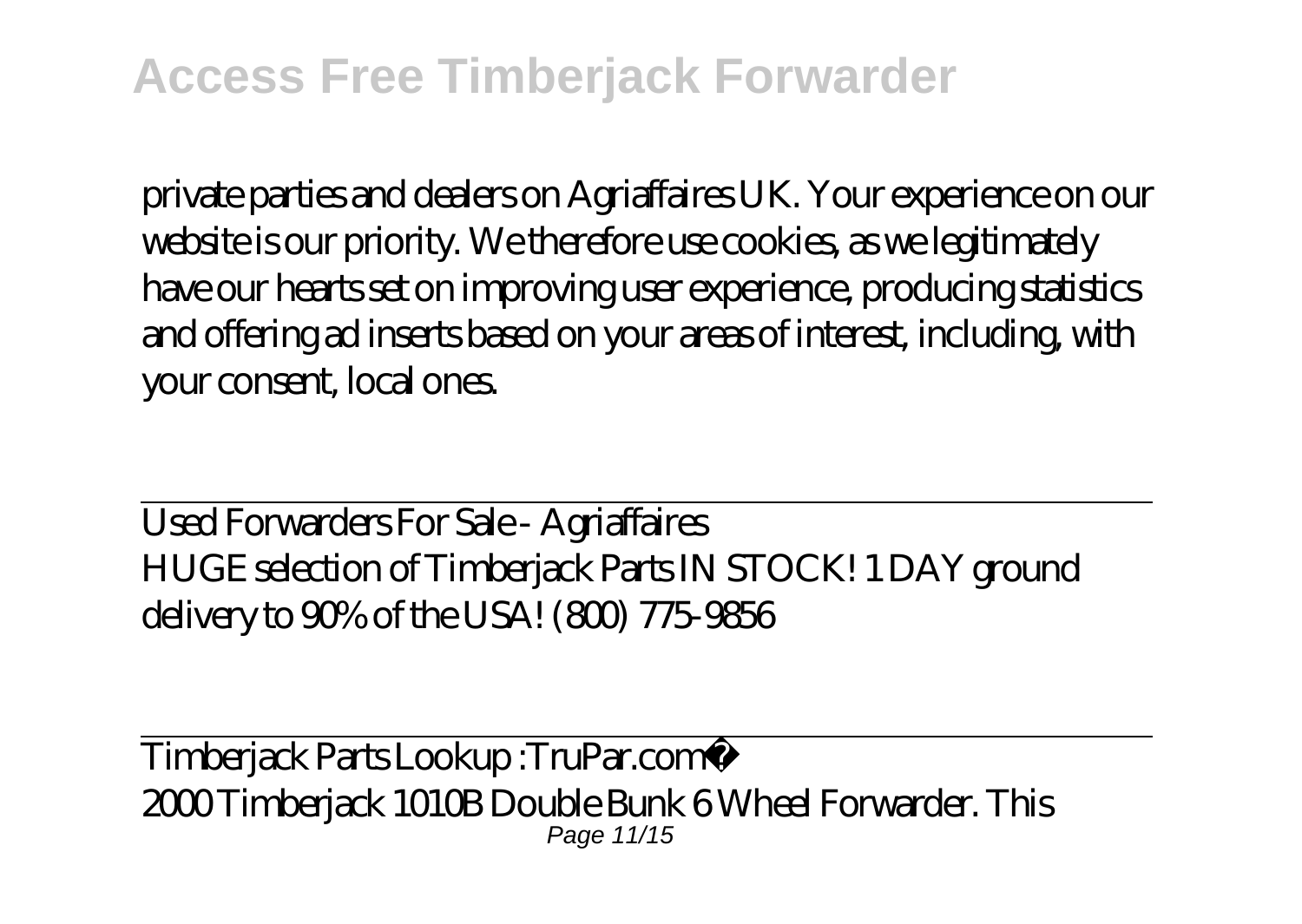machine has a Cummins 4BT engine, runs and starts good, Pro Heat system and quick couplers. Newer hydrostatic pump a year ago, strong hydraulics and cylinders, many cylinders were just repacked, tight boom and newer 1/3 cord continuous rotation grapple, squirt boom works as it should, center section is pretty tight.

Red Pine Equipment Timberjack 1010B Forwarder Forwarders Forwarders serve to make forestry projects simpler, particularly where logging is concerned. These machines are designed to lift logs clear off of the ground, which helps to reduce the impact to soil. This has economic and ecological benefits.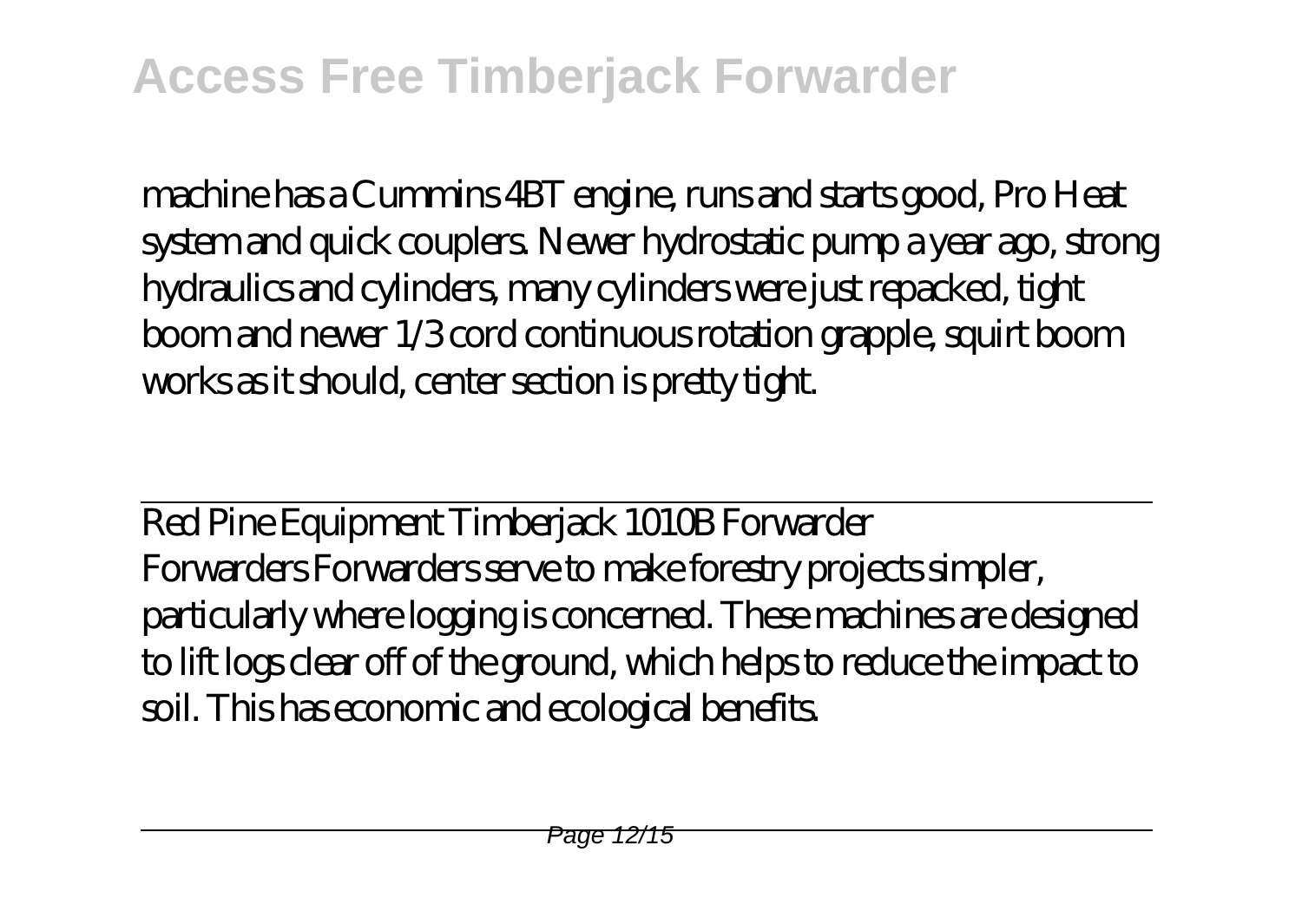Forwarders For Sale - Equipment Trader 2004 Timberjack 1110 Forwarder with 33' Boom \$100,000 USD Product No. 4681 , REDUCED , 2004 Timberjack 1110 , 8 Wheel Forwarder , John Deere Motor , 33' Boom , Front Tires 25% , Rear  $T$ ires  $70%$ .  $14000...$ 

Timberjack Forwarders For Sale | MyLittleSalesman.com 1999 Timberjack 1710 \$65,000 2001 Rottne SMV ... John Deere 1010E Forwarder, 12,240 hrs, 6WD, Double bunk, one owner, \$177,000. Traverse City, MI. AIS Equipment Company 231-620-3897. Check Availability Call. Check Availability. John Deere 1010E Forwarder . \$209,000. \$209,000. John Deere 1010E Forwarder, 9,498hrs., \$209,000 Call Larry for More ...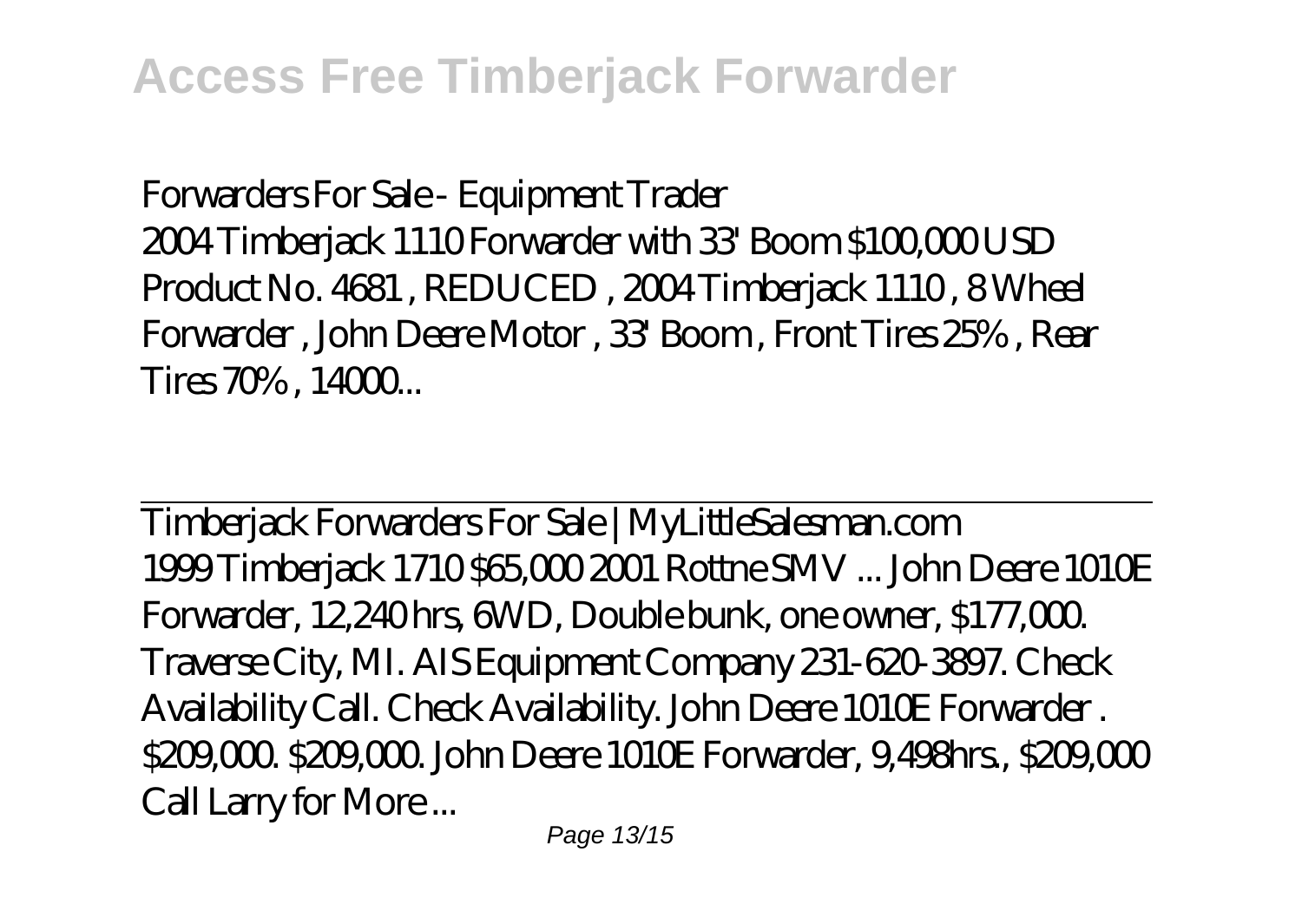Forwarder For Sale | Lumbermenonline.com Special thanks to (Forestry Evandale) for sponsoring this video and letting us spend the day with their Timberjack 209-D Don't forget to LIKE and SUBSCRIBE

Timberjack skidder Takes on Canadian winter - YouTube TIMBERJACK forwarders. Brand. ABG AMKODOR. 18 2661. CATERPILLAR EFCO Eco Log GREMO JOHN DEERE. 1110 1510 E 1510G 1910